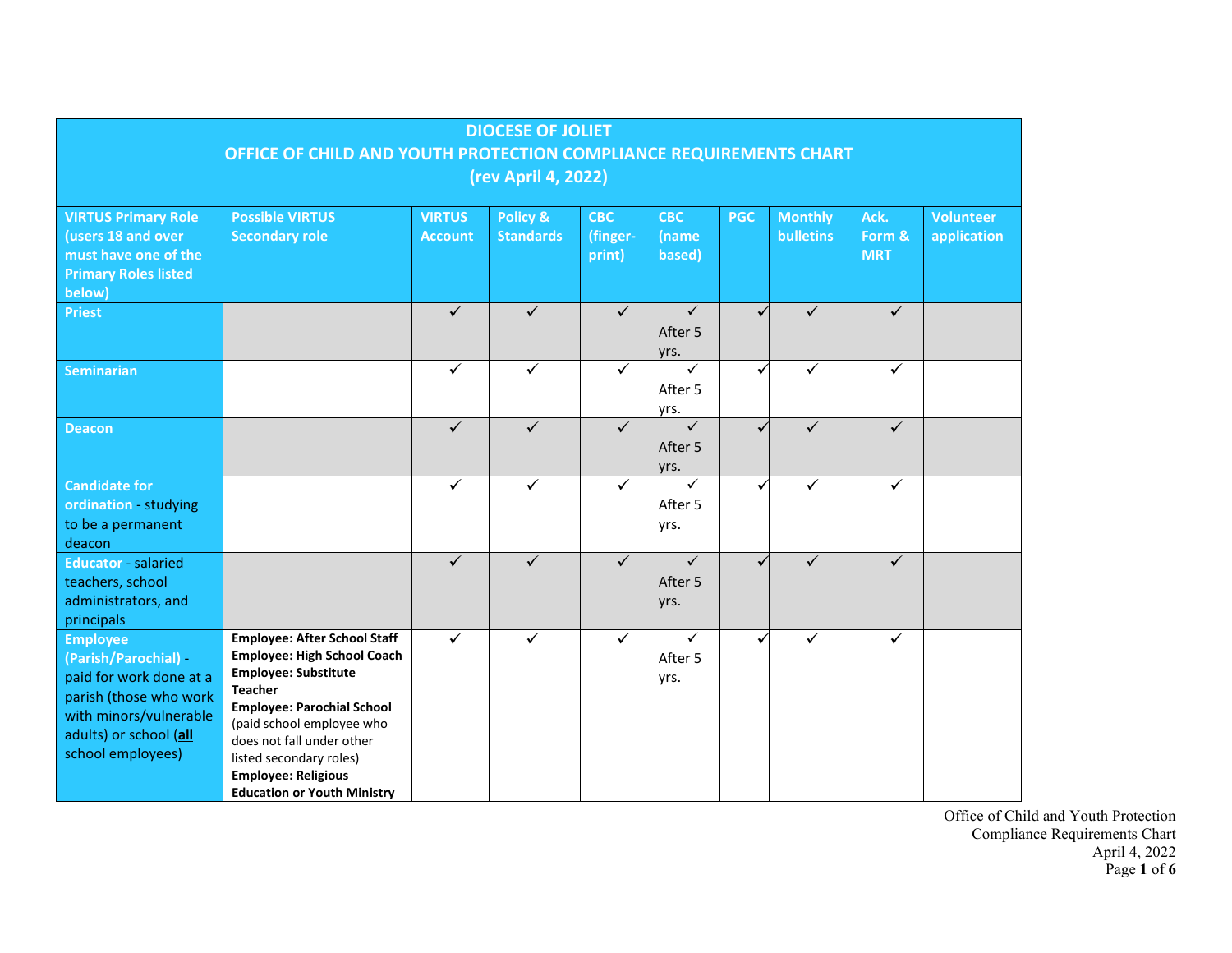| <b>VIRTUS Primary Role</b><br>Cont'd                                                                                                                                                         | <b>Possible VIRTUS</b><br><b>Secondary role</b>                                | <b>VIRTUS</b><br><b>Account</b> | Policy &<br><b>Standards</b> | <b>CBC</b><br>(finger-<br>print) | <b>CBC</b><br>(name<br>based)   | <b>PGC</b>   | <b>Monthly</b><br><b>bulletins</b> | Ack.<br>Form &<br><b>MRT</b> | <b>Volunteer</b><br>application |
|----------------------------------------------------------------------------------------------------------------------------------------------------------------------------------------------|--------------------------------------------------------------------------------|---------------------------------|------------------------------|----------------------------------|---------------------------------|--------------|------------------------------------|------------------------------|---------------------------------|
| <b>Employee</b><br>(Parish/Parochial)<br>cont'd - paid for work<br>done at a parish (those<br>who work with<br>minors/vulnerable<br>adults) or school (all<br>school employees)              | Employee: Musician (if<br>working with<br>minors/vulnerable adults)            | $\checkmark$                    | $\checkmark$                 | $\checkmark$                     | $\checkmark$<br>After 5<br>yrs. | $\checkmark$ | ✓                                  | $\checkmark$                 |                                 |
| <b>Employee</b><br>(Parish/Parochial) -<br>paid for work done at a<br>parish who do not<br>work with<br>minors/vulnerable<br>adults                                                          | <b>Employee: Musician (if not</b><br>working with<br>minors/vulnerable adults) | $\checkmark$                    | ✓                            | $\checkmark$                     | $\checkmark$<br>After 5<br>yrs. | $\checkmark$ | $\checkmark$                       |                              |                                 |
| <b>Employee</b><br>(Diocesan/Eparchial) -<br>paid for work done at<br>diocesan office/agency<br>(i.e., Blanchette<br>Catholic Center) who<br>do not work with<br>minors/vulnerable<br>adults |                                                                                | $\checkmark$                    | ✓                            | $\checkmark$                     | $\checkmark$<br>After 5<br>yrs. |              | $\checkmark$                       |                              |                                 |
|                                                                                                                                                                                              |                                                                                |                                 |                              |                                  |                                 |              |                                    |                              |                                 |

Office of Child and Youth Protection Compliance Requirements Chart April 4, 2022 Page **2 of 6**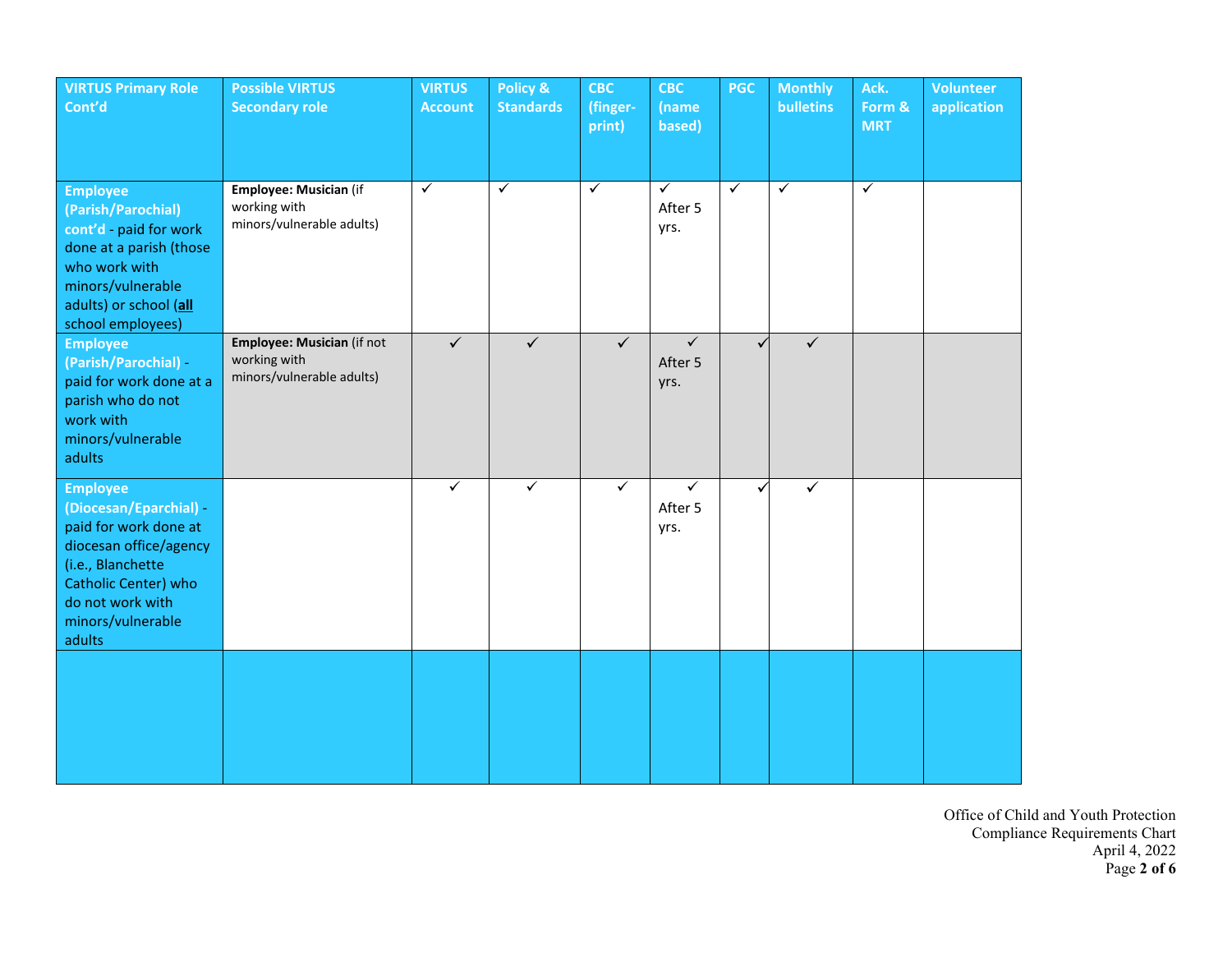| <b>VIRTUS Primary Role</b>    | <b>Possible VIRTUS</b>         | <b>VIRTUS</b>  | Policy &         | <b>CBC</b>   | <b>CBC</b> | <b>PGC</b>   | <b>Monthly</b>   | Ack.       | <b>Volunteer</b> |
|-------------------------------|--------------------------------|----------------|------------------|--------------|------------|--------------|------------------|------------|------------------|
| Cont'd                        | <b>Secondary role</b>          | <b>Account</b> | <b>Standards</b> | (finger-     | (name      |              | <b>bulletins</b> | Form &     | application      |
|                               |                                |                |                  | print)       | based)     |              |                  | <b>MRT</b> |                  |
| Non-employee/Non-             |                                | $\checkmark$   |                  |              |            | $\mathbf{v}$ |                  |            |                  |
| volunteer/Contractor-         |                                |                |                  |              |            |              |                  |            |                  |
| not a Diocese of Joliet       |                                |                |                  |              |            |              |                  |            |                  |
| employee or volunteer,        |                                |                |                  |              |            |              |                  |            |                  |
| but with an agency that       |                                |                |                  |              |            |              |                  |            |                  |
| requires the Protecting       |                                |                |                  |              |            |              |                  |            |                  |
| God's Children training       |                                |                |                  |              |            |              |                  |            |                  |
| (i.e., Catholic Charities,    |                                |                |                  |              |            |              |                  |            |                  |
| <b>Buck Services, Lewis</b>   |                                |                |                  |              |            |              |                  |            |                  |
| <b>University, University</b> |                                |                |                  |              |            |              |                  |            |                  |
| of St. Francis, etc.)         |                                |                |                  |              |            |              |                  |            |                  |
| Non-employee/Non-             | <b>Student teacher/student</b> | $\checkmark$   | ✓                | $\checkmark$ |            |              |                  | ✓          |                  |
| volunteer/Contractor          | observer/field                 |                |                  |              |            |              |                  |            |                  |
| - not a Diocese of            | placement/intern               |                |                  |              |            |              |                  |            |                  |
| Joliet employee or            |                                |                |                  |              |            |              |                  |            |                  |
| volunteer, but a college      |                                |                |                  |              |            |              |                  |            |                  |
| or university student         |                                |                |                  |              |            |              |                  |            |                  |
| placed in a diocesan          |                                |                |                  |              |            |              |                  |            |                  |
| parish/school (includes       |                                |                |                  |              |            |              |                  |            |                  |
| any student teacher,          |                                |                |                  |              |            |              |                  |            |                  |
| student observer,             |                                |                |                  |              |            |              |                  |            |                  |
| student with a field          |                                |                |                  |              |            |              |                  |            |                  |
| placement, student            |                                |                |                  |              |            |              |                  |            |                  |
| intern, etc.)                 |                                |                |                  |              |            |              |                  |            |                  |
| Non-employee/Non-             | <b>Employee: Contractor</b>    | $\checkmark$   | $\checkmark$     |              | $\sqrt{}$  |              |                  | $\sqrt{}$  |                  |
| volunteer/Contractor          |                                |                |                  |              |            |              |                  |            |                  |
| - third-party                 |                                |                |                  |              |            |              |                  |            |                  |
| contractors working           |                                |                |                  |              |            |              |                  |            |                  |
| with minors and/or            |                                |                |                  |              |            |              |                  |            |                  |
| vulnerable adults             |                                |                |                  |              |            |              |                  |            |                  |
|                               |                                |                |                  |              |            |              |                  |            |                  |
|                               |                                |                |                  |              |            |              |                  |            |                  |
|                               |                                |                |                  |              |            |              |                  |            |                  |

Office of Child and Youth Protection Compliance Requirements Chart April 4, 2022 Page **3 of 6**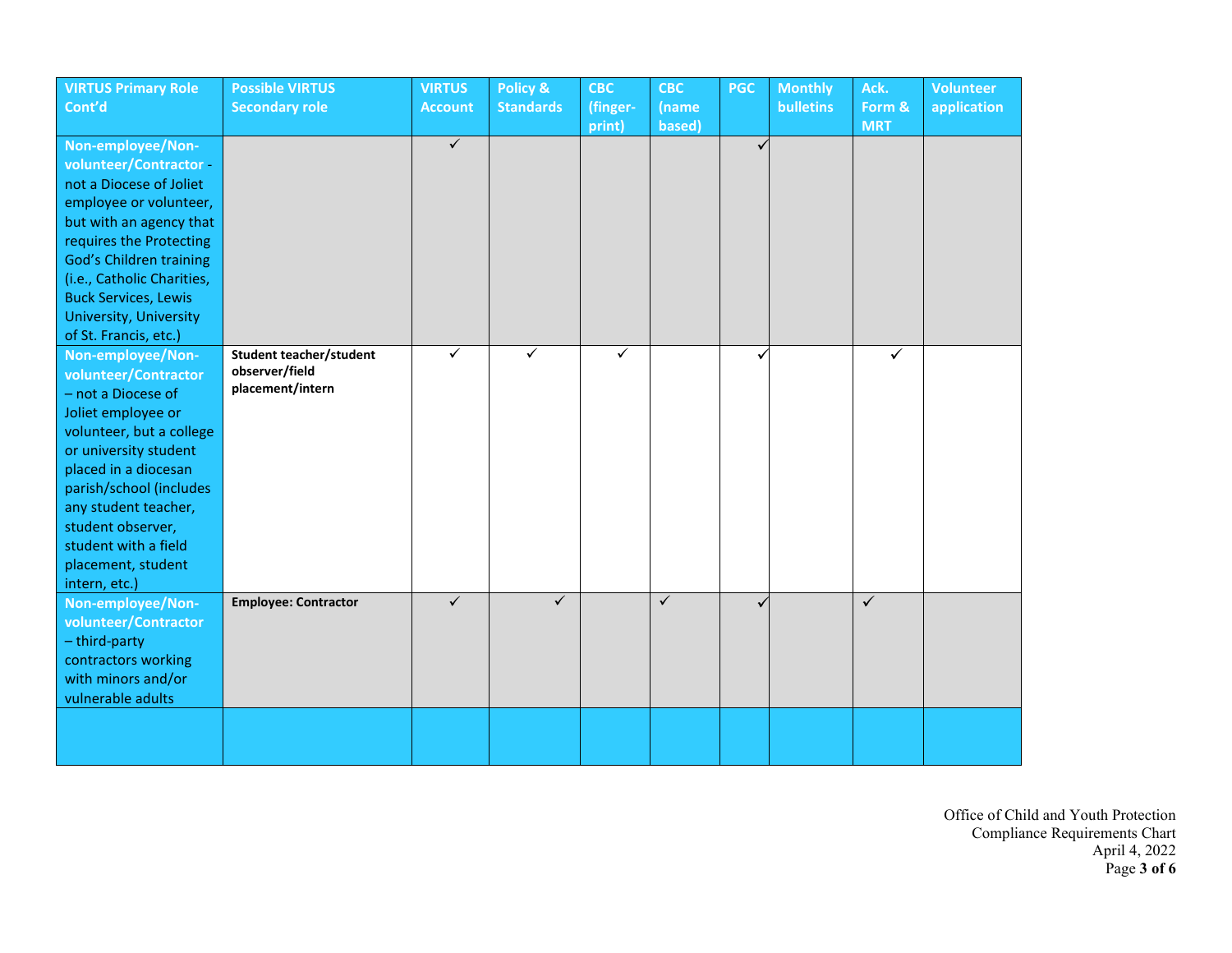| <b>VIRTUS Primary Role</b><br>Cont'd                                                                                                     | <b>Possible VIRTUS</b><br><b>Secondary role</b>                                                                                                                                                                 | <b>VIRTUS</b><br><b>Account</b> | Policy &<br><b>Standards</b> | <b>CBC</b><br>(finger-<br>print) | <b>CBC</b><br>(name<br>based) | <b>PGC</b> | <b>Monthly</b><br><b>bulletins</b> | Ack.<br>Form &<br><b>MRT</b> | <b>Volunteer</b><br><b>Application</b> |
|------------------------------------------------------------------------------------------------------------------------------------------|-----------------------------------------------------------------------------------------------------------------------------------------------------------------------------------------------------------------|---------------------------------|------------------------------|----------------------------------|-------------------------------|------------|------------------------------------|------------------------------|----------------------------------------|
| Volunteer - school<br>board members                                                                                                      | <b>Volunteer: School board</b><br>member                                                                                                                                                                        | ✓                               |                              |                                  | ✓                             |            |                                    |                              |                                        |
| Volunteer persons<br>not paid for work at<br>parish or school in<br>repetitive role                                                      | <b>Volunteer: Coach</b><br><b>Volunteer: Scout Leader</b><br><b>Volunteer: Religious</b><br><b>Education or Youth Ministry</b><br>(includes catechists,<br>chaperones for mission trips,<br>adult peer leaders) |                                 |                              |                                  |                               |            |                                    |                              |                                        |
| <b>Volunteer - persons</b><br>not paid for work at<br>parish or school in non-<br><i>repetitive role</i> (i.e.,<br>field trip chaperone) | <b>Volunteer: Parochial School</b><br><b>Volunteer: Parish</b>                                                                                                                                                  | ✓                               |                              |                                  | ✓                             |            |                                    |                              |                                        |

| OFFICE OF CHILD AND YOUTH PROTECTION COMPLIANCE REQUIREMENTS FOR HIGH SCHOOL STUDENTS<br>(under the age of 18)<br>(rev April 4, 2022)                                                          |   |  |  |  |  |  |  |  |  |
|------------------------------------------------------------------------------------------------------------------------------------------------------------------------------------------------|---|--|--|--|--|--|--|--|--|
| VIRTUS Secondary Role (minors do not require a VIRTUS<br><b>VIRTUS</b><br><b>Healthy</b><br><b>Volunteer application</b><br><b>Relationships 2.0</b><br><b>Primary Role)</b><br><b>Account</b> |   |  |  |  |  |  |  |  |  |
| <b>Volunteer: Parish</b>                                                                                                                                                                       | ✓ |  |  |  |  |  |  |  |  |
| <b>Volunteer: Parochial School</b>                                                                                                                                                             |   |  |  |  |  |  |  |  |  |
| <b>Employee: Parochial School</b>                                                                                                                                                              |   |  |  |  |  |  |  |  |  |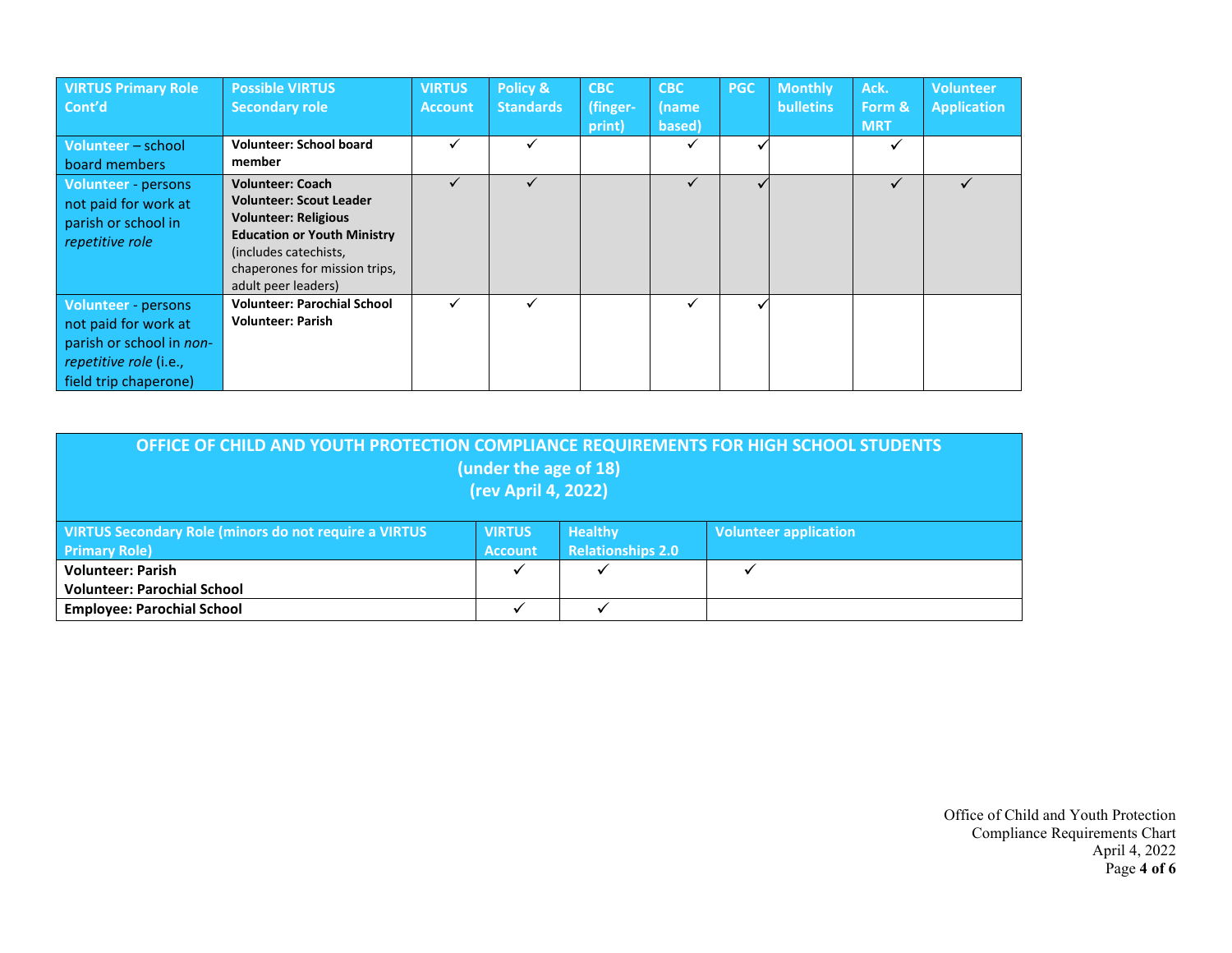## **NOTES:**

**VIRTUS Account -** must register for VIRTUS account before ministering/employment/volunteering at [http://www.virtusonline.org](http://www.virtusonline.org/)

**Policy & Standards –** DOJ [Policy Regarding Sexual Abuse of Minors](https://www.dioceseofjoliet.org/siteimages/chancerytribunal/OYCP/DOJ_Policy_Regarding_Sexual_Abuse_of_Minors_and_Vulnerable_Adults_7-15-2021.pdf) and Vulnerable Adults (revised 2021) and [DOJ Standards of Behavior](https://www.dioceseofjoliet.org/siteimages/chancerytribunal/OYCP/DOJ_Standards_of_Behavior_7-15-2021.pdf) (revised 2021) – must review before ministering/employment/volunteering

 $\rightarrow$  Will be prompted to complete via VIRTUS

**CBC (fingerprint) –** Criminal Background Check done via fingerprinting through Accurate Biometrics – must submit to before ministering/employment

- $\rightarrow$  Instructions will be provided by respective local administrator
- $\rightarrow$  After 5 years, must submit to name-based background check
	- Will be prompted to complete background check release form via VIRTUS

**CBC (name-based) –** Criminal Background Check done via name-based background check through Selection.com Fastrax prior to volunteering

→ Will be prompted to complete background check release form via VIRTUS

**PGC** – VIRTUS Protecting God's Children (PGC) for Adults training – must take before ministering/employment/volunteering

 $\rightarrow$  Will be prompted to sign up for a workshop via VIRTUS (if you have not already taken a PGC training)

**Monthly bulletins –** VIRTUS monthly bulletins – must read post ministering/employment

 $\rightarrow$  Will be prompted to read bulletins via VIRTUS

## **Ack. Form (Acknowledgement of Mandated Reporter Status) & MRT (Mandated Reporter Training)** –

Illinois Department of Children and Family Services Acknowledgement of Mandated Reporter Status (form for clergy i[s CANTS](https://www.roe21.org/wp-content/uploads/2020/05/Mandated-reporter-Form.pdf) 22A; form for laity is [CANTS 22\)](https://www2.illinois.gov/dcfs/aboutus/notices/Documents/CANTS_22_Acknowledgement_of_Mandated_Reporter_Status_(Fillable).pdf) – must read and sign before service

- $\rightarrow$  Will be prompted to complete via VIRTUS
- $\rightarrow$  Print out signed acknowledgement and provide a copy to your local administrator

Illinois Department of Children and Family Services Mandated Reporter Training (**MRT**) requirement – must take within 3 months of service and recertification training every 3 years thereafter

- $\rightarrow$  Will be prompted to complete via VIRTUS
- $\rightarrow$  Print out certificate post training and provide a copy to your local administrator

Office of Child and Youth Protection Compliance Requirements Chart April 4, 2022 Page **5 of 6**